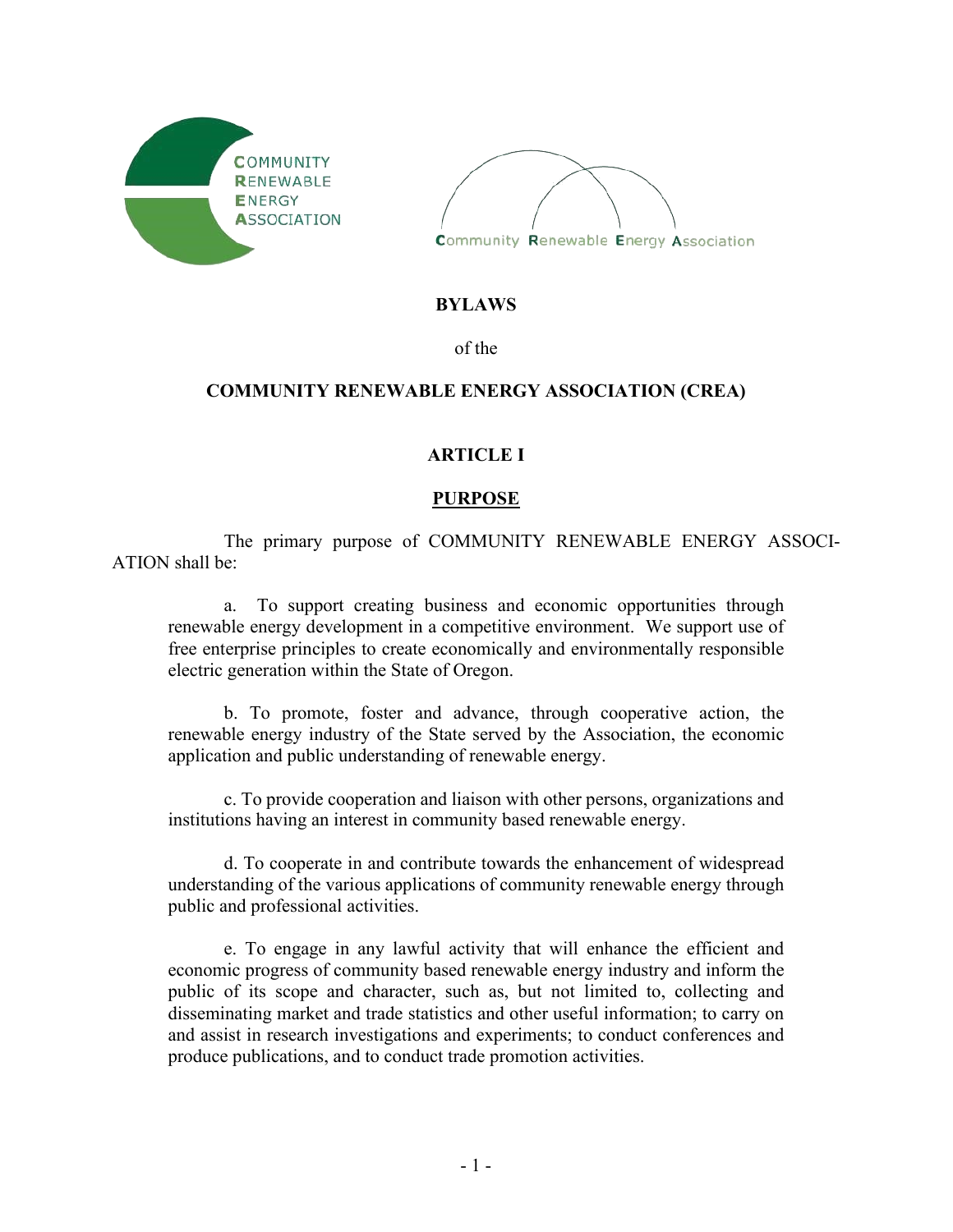f. To voluntarily extend aid or assistance, financial or otherwise, and to cooperate with such private or governmental bodies, corporations, associations, institutions, societies, agencies or persons as are now or may hereafter be engaged in whole or in part in furtherance of the objectives and purposes herein named.

g. To act as intervener spokesperson and lobbyist at PUC and legislative hearings and other public forums.

h. To provide technical support for member communities engaged in activities with commercial renewable energy projects in the form of tax incentive assistance, siting support, assistance with transmission issues, and other support for members as appropriate.

#### **ARTICLE II**

#### **MEMBERSHIP**

**Section 1. Regular Members.** The eligible membership of CREA shall be any unit of local government as defined in ORS Chapter 190, including counties, cities, districts, or other public corporations, commissions, authority, or entities organized and existing under statute, city or county charter. It is anticipated that the initial agreement, signed by two counties, creating CREA will be signed by other local governmental units, which shall join from time-to-time and be included by approval of the then existing members.

**Section 2. Ex Officio Members.** In addition to the membership made up of units of local government, CREA invites non-government organizations and private businesses to join as ex officio members. Although such entities would not have a vote as Board of Directors members, they are welcome to attend meetings, belong to committees, participate in programs which further the mission of CREA, and work towards accomplishment of common goals of both organizations. All ex officio members must be approved by the Executive Committee of CREA at the time application for membership is submitted.

#### **ARTICLE III**

#### **BOARD OF DIRECTORS AND EXECUTIVE COMMITTEE**

**Section 1. Powers.** The powers of CREA shall be vested in its Board of Directors, which shall consist of one (1) Board of Directors Member appointed from each of the participating Member units of local government.

**Section 2. Term.** The term of office of the Directors shall be two (2) years, commencing on January  $1<sup>st</sup>$  of each calendar year or as soon thereafter as practicable. Any past Director shall be eligible for reappointment by the Member which he or she represents.

**Section 3. Executive Committee.** The Board of Directors shall, at each annual meeting vote for an Executive Committee, which shall consist of seven (7) members, four (4) of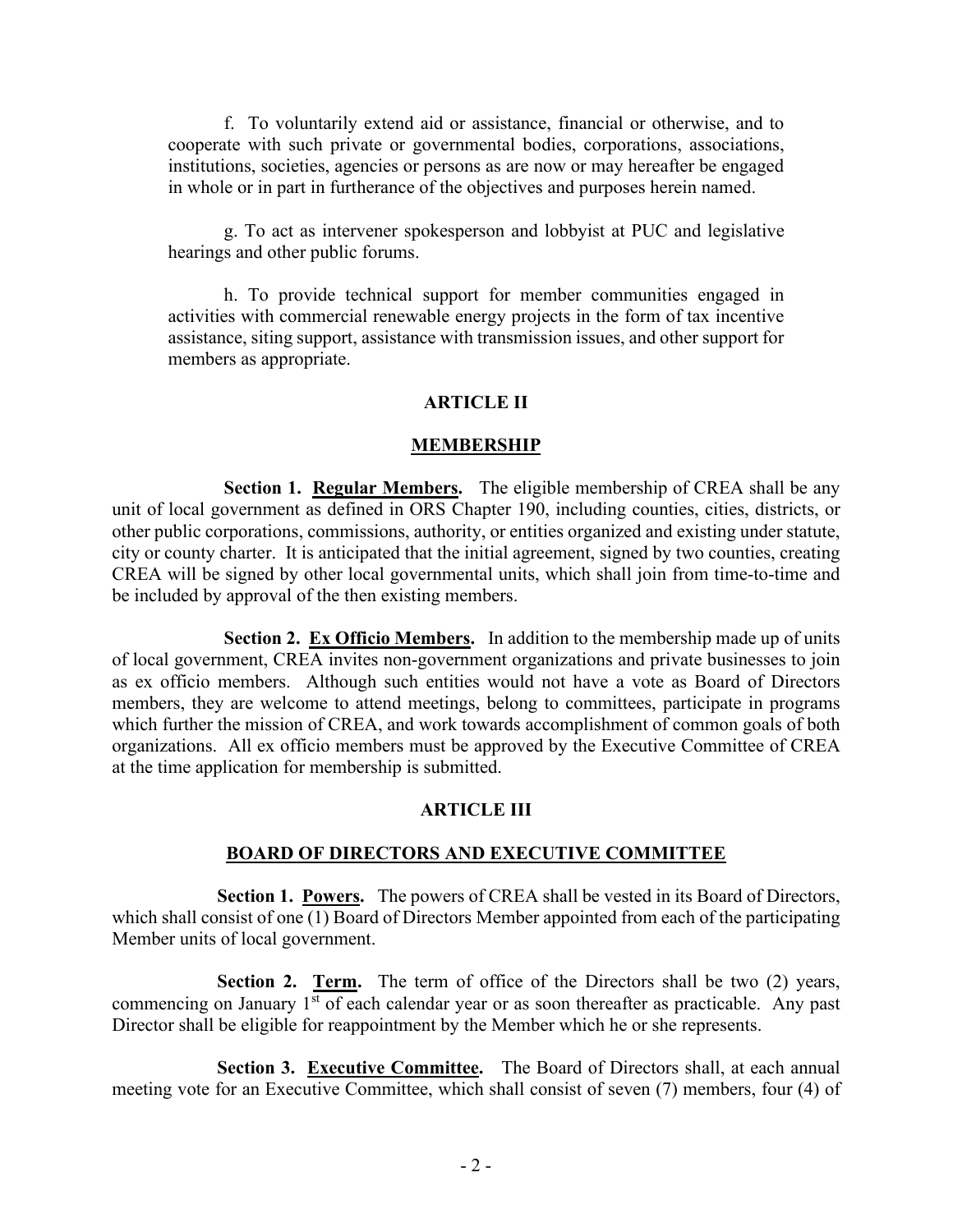whom must be elected from amongst the Board of Directors and three (3) of whom may be elected from the Ex Officio Members. The Board of Directors may also elect alternates for each of the Executive Committee positions. Alternates may serve on the Executive Committee at any meeting of the Executive Committee in which the person primarily appointed is unable to attend. The Board of Directors may also delegate to the Executive Committee the duty of filling one or more alternate positions on the Executive Committee. The Executive Committee shall be responsible for policy decisions delegated to them by the Board of Directors. In order to have staggered terms, on the first election two (2) Executive Committee Members elected from amongst the Board of Directors shall serve for two-year terms and two (2) Members shall serve for one-year terms. Likewise, on the first election, one (1) Executive Committee Member who may be elected from the Ex Officio Members shall be elected for a one-year term and two (2) members shall be elected for two-year terms. Thereafter, all Executive Committee elections shall be for two-year terms. The Executive Committee shall select, from among their own members, a Chair, Vice-Chair, and Treasurer. The Chair of the Executive Committee shall also serve as the Chair of the Board of Directors.

**Section 4. Staff.** The Executive Committee shall be responsible for appointing staff of CREA, which may include an Executive Director, Legal Counsel, and fiscal and other support services. Staff may be hired as employees of CREA, or by way of contract for services or intergovernmental agreement for services.

**Section 5. Removal for Cause.** A member of the Executive Committee may be removed for missing three (3) consecutive regular board meetings, without prior excuse. A Committee member may be removed for fraud, dishonesty, embezzlement, or other good cause upon the vote of a majority of the other members present at a regular or special meeting. The meeting shall be held not less than ten (10) days after a notice setting forth the intended action, a statement of the reasons therefore, and the date of the meeting when the matter will be acted upon, has been sent by certified mail to the member being considered for removal. The member being considered for removal may appear and be heard at such meeting before a vote is taken.

# **ARTICLE IV**

# **MEETINGS**

**Section 1. Meetings of Board of Directors.** The Board of Directors shall meet annually and at such other times as necessary or required, at a time and place set by the Executive Director or the Chair of the Board.

**Section 2. Meetings of Executive Committee.** The Executive Committee shall meet quarterly or more often if required, at a time and place set by the Executive Director or the Chair of the Board.

**Section 3. Notification of Meetings.** Notification of regular meetings shall be provided to members and others in accordance with Oregon public meetings law.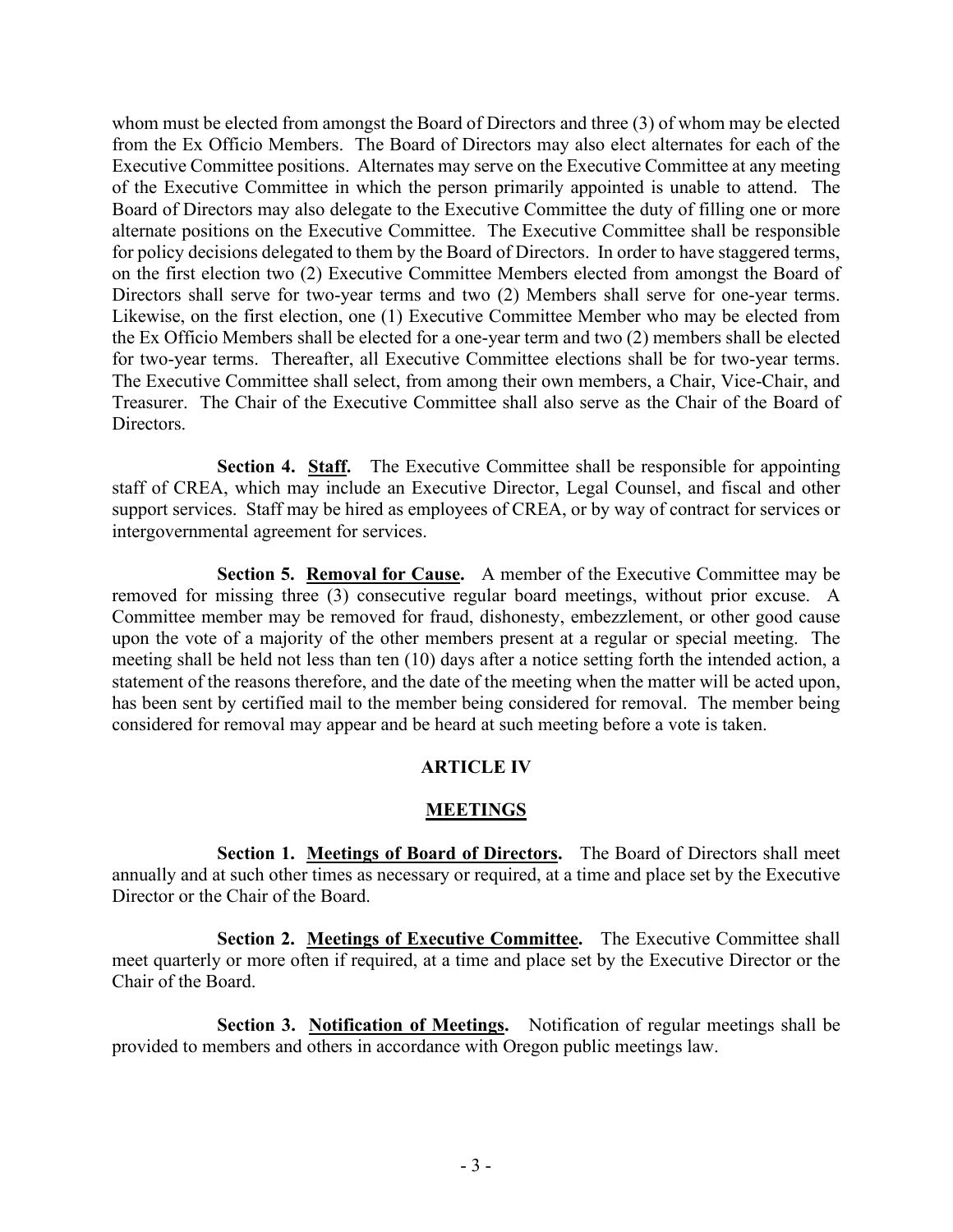**Section 4. Special Meetings.** Special meetings may be called by the Executive Director, the Chair, or by representatives of a simple majority of the Executive Committee. Notification of special meetings shall be provided to members and others in accordance with Oregon public meetings law.

**Section 5. Annual Meetings.** Each Calendar Year the Executive Director or the Chair shall call an annual meeting of the Board of Directors for election of the Executive Committee.

# **ARTICLE V**

### **PROCEDURES AND VOTING**

**Section 1. Quorum.** A simple majority of the total representation of the Board of Directors, or the Executive Committee, or any committee thereof, respectively, must be physically present or electronically on line to constitute a quorum for the transaction of business by either, except when a committee of the Board is composed of three members or less, in which case all members must be physically present to conduct business.

**Section 2. Votes.** Each Board member shall have one (1) vote on matters before the Board of Directors, the Executive Committee, or any committee thereof.

**Section 3. Proxy Votes.** Proxy votes will not be recognized in any circumstances.

**Section 4. Vote Required for Action by the Board of Directors.** A quorum being present, whether in person or by electronic means, a vote for action shall require affirmative votes of a majority of the Board of Directors members present.

**Section 5. Vote Required for Action by the Executive Committee.** A quorum being present, whether in person or by electronic means, a vote for action shall require at least four (4) affirmative votes or a majority of the Executive Committee, whichever is greater.

# **ARTICLE VI**

# **VACANCIES**

**Section 1. Vacancies***.* In the event of a vacancy in a position on the CREA Board of Directors, the Member whose position is vacant may fill the vacancy at any time by notifying the Executive Director and Board Chair in writing. In the event of a vacancy in a position on the Executive Committee, the Executive Committee shall appoint a person to fill the vacancy from among the members of the Board of Directors and Ex Officio Members and in accordance with Article III, Section 3, of these Bylaws.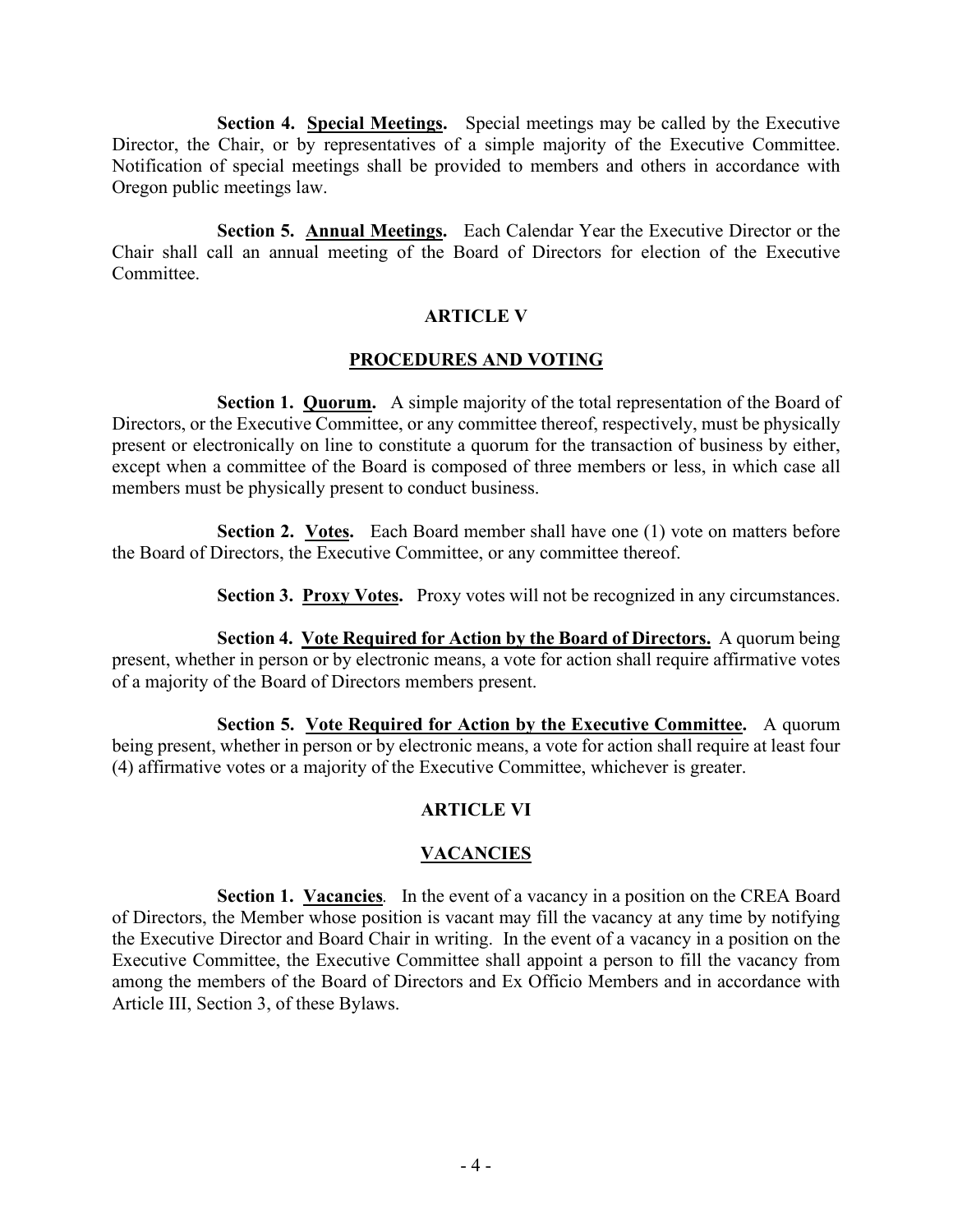### **ARTICLE VII**

### **COMMITTEES**

**Section 1. Establishment.** The Board of Directors or the Executive Committee may establish any committee, including standing committees or temporary committees, by a resolution of the Board or Executive Committee. Such resolutions must name the committee and the purpose of the committee, must state whether it is a "Board" committee or a "Non-Board" committee, and must state what powers, authority and duties have been delegated to the committee, how the chair of the committee and how the members of the committee will be appointed or elected, and may state what procedures, if any, the committee will use in carrying out its work. The Board of Directors and Executive Committee must always have the power to amend, alter, or repeal the decisions of its committees, subject to limitations on the unilateral amending of contracts, interference with third-party rights, and other legal limitations.

**Section 2. Board Committees.** The Board of Directors or Executive Committee may establish "Board" committees to which are delegated part of the power of the whole Board or Executive Committee to authorize expenditures, adopt budgets, set policy, establish programs or make other decisions for CREA. If established by the Executive Committee, such committees are established by resolution by all Executive Committee members then in office. Board committees must consist of two or more directors and must not have any members who are not members of the Executive Committee or the Board of Directors.

Section 3. Non-Board Committees. The Board of Directors or Executive Committee may establish "Non-Board" committees, including working committees or advisory committees, which do not have the power to authorize expenditures, adopt budgets, set policy, establish programs, or make decisions for CREA. Such committees are established by resolution by the Board or Executive Committee members present at a properly called meeting. Any person may be a member of such a committee, whether or not that person is a member of the Executive Committee or the Board of Directors.

**Section 4. Committee Members.** The Board of Directors or Executive Committee will appoint the members of every Board committee. The Executive Committee, Chair, Executive Director, or the Chair of Non-Board committees may appoint the members of Non-Board committees. The term of office of a member of a committee will continue until his or her successor is appointed unless the committee is terminated, the member resigns, or is removed from the committee, or the member ceased to qualify as a member of the committee.

**Section 5. Committee Chair.** One member of each committee must be selected or appointed Committee Chair by the Board of Directors or Executive Committee, or if the Board of Directors or Executive Committee wishes, it may delegate that power to the Executive Director or the members of the committee, subject to later confirmation by the Executive Committee.

**Section 6. Committee Procedures.** Unless otherwise specified, Board Committee meetings will operate with the same quorum and voting requirements as the Executive Committee and as far as possible will operate according to the procedures of the Board as stated in these